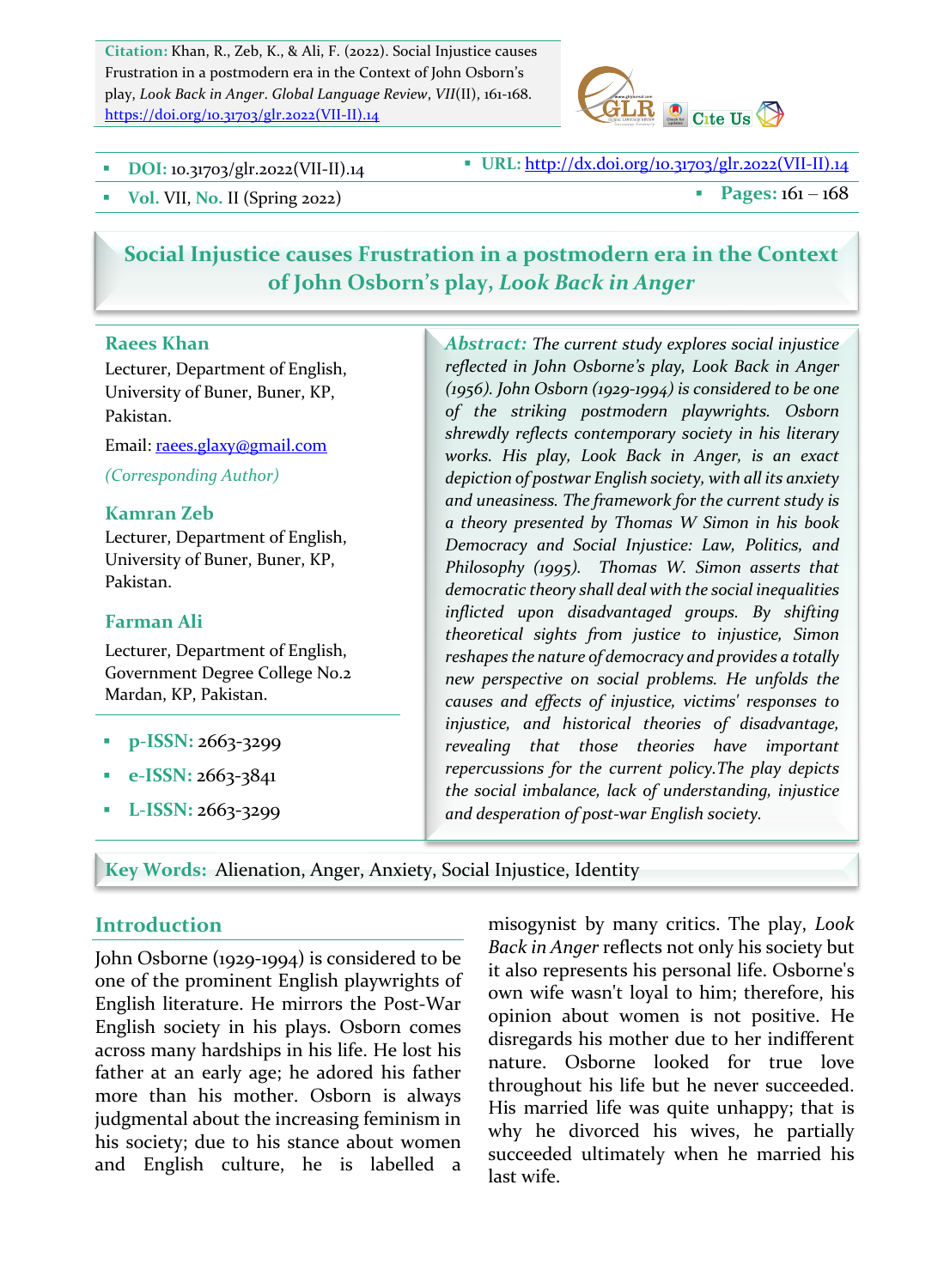## **Review of the Related Literature**

World War II makes a dramatic change in the attitude and approach of modern English men. They don't believe in the previous established norms and culture. Religious institutions lose their importance in people's minds because they are sceptical about them. People of England are totally disturbed physically and mentally due to the uncertain situation all around. Part Sandip Balu states about Osborne in this regard; He has successfully portrayed the mood of despair, anger and frustration of the post-war generation in England (Balu, 2014, p.13). John Osborne realistically depicts the anxiety and frustration of English people in his plays. His play *Look Back in Anger* presents a picture of educated young men through the character of Jimmy Porter. People in England are frustrated due to the existing institutions, aristocracy, churchmen and politicians. There is no specific motive in modern men's lives. English society is socially disintegrated because of the different classes. The lower class feels uncertain and insecure. Osborne exposes the trivial nature of aristocracy, politicians and clergymen, who are less concerned with the genuine issues of the English people. Simon asserts that people are placed in a specific group not because of their choice. Still, it is society that places them in a specific category (*Democracy and social injustice*, 1995), and that is how marginalization takes place. English society is polarized due to the injustice which takes place in everyday life of a common man. The working class is bound to live in unchanged pathetic conditions. After World War II people of England are given new hopes and dimensions. The Conservative Party gave way to The Labor party in 1945. They planned to change the way of governing system in that Britain would be a classless state. Politicians gave splendid hopes to the English people for a better life and social justice, but with the passage of time, people realized that they are deceived with false promises. Poor people are deprived of their fundamental rights. Unemployment is the major issue which increases day by day. After getting the degrees from universities, the younger generation is unable to find an appropriate job. Jimmy Porter is compelled to do the job below his level and qualification, which leads him to frustration and disillusionment. B. Sangamitra asserts about the Post- War working class of English society; they felt that they had been cheated and given false hopes and found themselves as members trapped into a frame of class and hierarchy (Sangamitra, 2015, p.13). the lower class of the society is alienated and detached, due to the exploiting and neglecting nature of the ruling class. Jimmy is highly educated and deserved to be given a chance to make his future bright, but because of his lower class, he is deprived of better opportunities. The highly privileged jobs are given to the children of the upper class of English society. the working class is destined to live in deplorable condition. The social values and previous English culture are deteriorated by a constant run for individual success and personal benefits. Osborne makes his society and its values as major themes for his new drama. Social injustice is something which one can come across all over the world; therefore, his themes have a universal appeal also. B. Sangamitra says in this regard; that Jimmi Porter spoke for a large British population experiencing alienation from a society in which he was denied (Sangamitra, 2015, p.14). Highly educated people struggle for good positions, while the socially privileged members of English society easily get high profile iobs. Osborne shrewdly observes the discrimination on the basis of class, race and religion in English society, and he uses them as materials for his new drama. The new form of drama emerges right from the minds of postwar English people; therefore, Osborne's play, *Look Back in Anger* gets eminence in the English literary circle. Osborne has full command over the happenings of his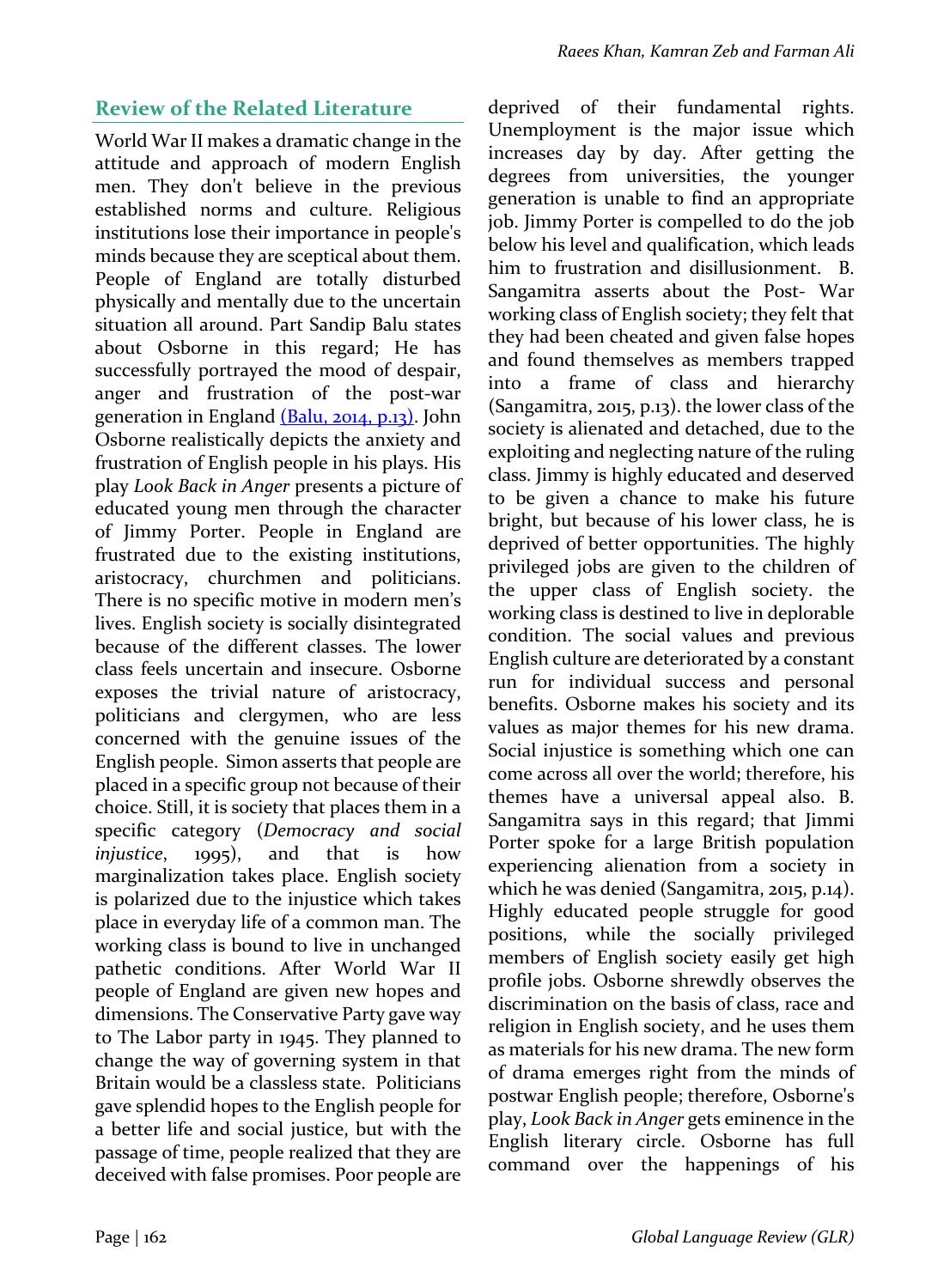Social Injustice causes Frustration in a postmodern era in the Context of John Osborn's play, Look Back *in Anger*

contemporary society because he not only mirrors the society but also echoes his own life. The play is autobiographical to a great extent. Jimmy Porter is the representation of Osborne's own life, while Alison is the depiction of his wife, Pamela Lane. Osborne expresses the bad experiences of his own life through *Look Back in Anger*, which is almost the story of every lower-class man in his contemporary society. Lane belonged to the upper class of English society; she was materialist in her approach to life and relationships, she never genuinely loved her husband because of her class distinction. The unhappy married life alienates Osborne from his own family and society. He expresses his anger and frustration toward English society in his literary contributions. B. Sangamitra says in this respect; there is no distinction between Osborne and Jimmy Porter in many aspects. They belong to the same background and fight for the class divisions of the English society (Sangamitra, 2015, p.15). Mankind loses values, feelings and emotional attachment towards each other's, based solely on humanity. The prevailing capitalist system eliminates humanity from human beings gradually across the world. The only things that matter for postmodern society is wealth and material prosperity. In the play, Jimmy runs a sweet- stall, which is a protest against the established norms, and he is an echo of the exploitation of the highly educated working class. being a straightforward person, Alison's father doesn't know about the reason for Jimmy's selection of the ordinary profession, but Jimmy constantly tries to reflect his working class. Alison stands in the battlefield against her husband, and the battlefield is Jimmy's flat. Jimmy hates her only because of her upper-class family background. Osborne reflects the alienation, and insecurity of the lower class due to the exploitation of the upper class. Social injustice and disintegration lead Jimmy Porter to frustration and despair. Patil state about

Osborne's characters: the sense of rootlessness, loneliness and isolation can be seen in his characters (Patil, 2011, p.1). Jimmy is highly educated and competent enough to be appointed on some respected position, but he belongs to the lower class of English society; his class is an obstacle in his way to excel socially and financially. Society follows the traditional and hierarchical system for the higher positions. The upper class enjoys a well-privileged life. the renowned educational institutions provide good opportunities for better education to the upper class only, while the working class and less privileged members of the English society are deprived of their basic rights and opportunities to make their lives prosperous. The setting of the play depicts the deplorable plight of the working class of English society. The setting is one room flat with a single bed, three chairs which are quite old and a dining table which is also not in good condition. The life of a common man is quite different from the upper class of post-war English society. Jimmy Porter is sketched to reflect the frustrated and disappointed youth of the postmodern generation. Ms. Shradhanjali and Mr. Parveen Saiwal state in their research article about the character of Jimmy; Jimmy's character is mirrored in accordance with the young people in Britain who suffer from the disappointment of the hopes which they cherished and nursed in the years following the end of world war II (Shradhanjali, Saiwal,  $2017$ ,  $p.1263$ ). The hope for success in future and a better lifestyle turns to a nightmare gradually, and the working class feels the vacuum immensely, between the classes and socially distinguished individuals. Osborne touches upon the harsh reality of his people not only in *Look Back in Anger* but also in his other literary works. In the play, Jimmy Porter is socially isolated, and he is sceptical about his role in society. He is anxious about his identity and integrity. Jimmy is not only against the social system of his society, but he is also questioning religion. He feels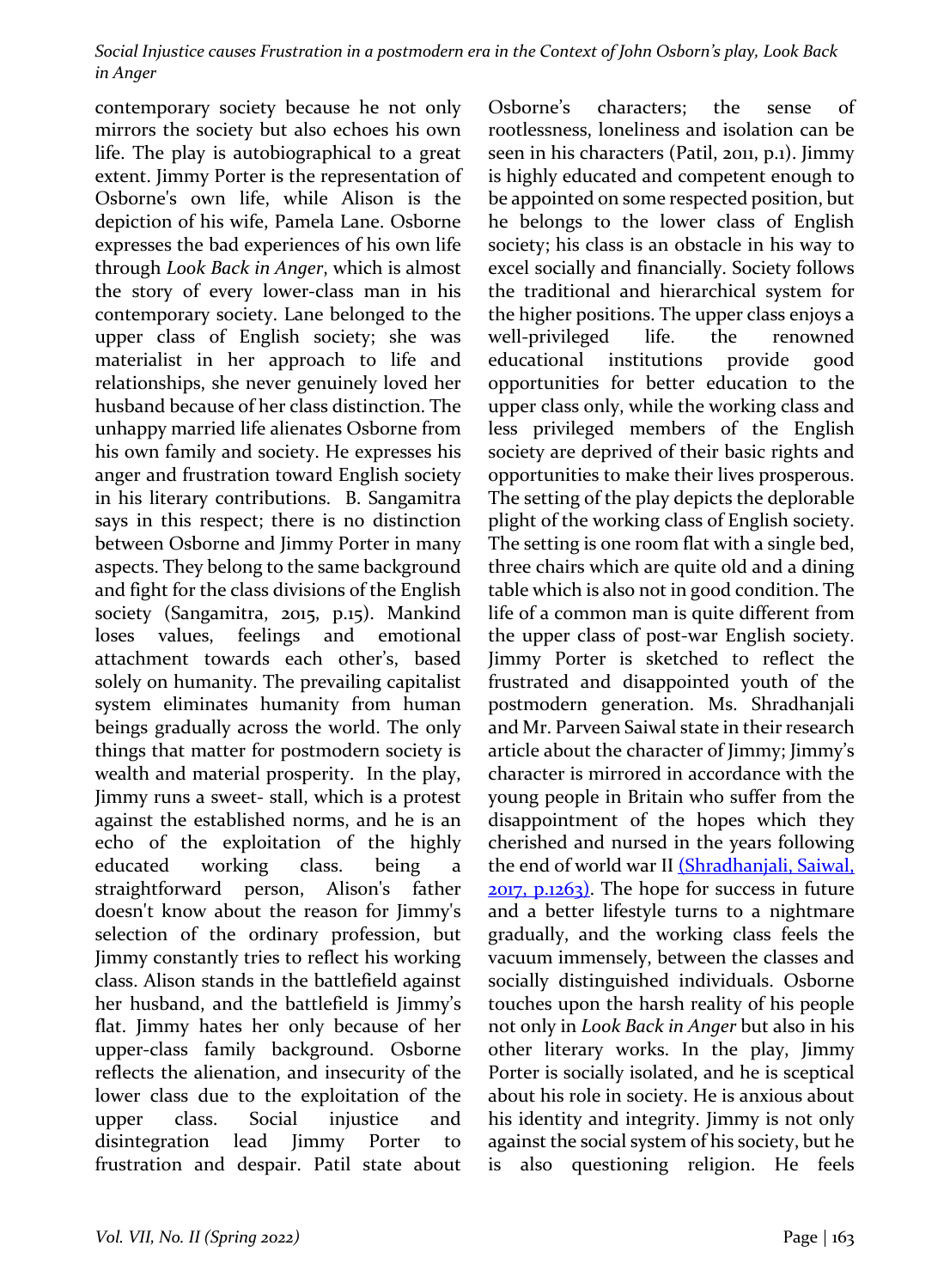frustrated the moment he gets to know that his wife Alison is going to church. The role that he wanted to play among his people, is not given to him; therefore, he rebels against everything around him. Jimmy doesn't know the very purpose of his life. After getting higher education, he is supposed to do some sophisticated job, but contrary to his position, he runs a candy stall. He exactly represents the so-called developed and prosperous English society, in which social position, wealth, rank and file are more important than a human being. People try to succeed, no matter how they get to the top. The working class would always be in the same condition, even if they are intelligent like Jimmy. Falak Naz and Anila Jamil state about Jimmy's condition; He is from the working class, and has a "University Education", but he has to work at a shop of sweet. This helplessness makes him angry  $(Naz$  Jamil,  $2015$ ,  $p$   $22$ ). The post-war generation is totally perplexed over the very motive of their lives.

Social injustice, discrimination, and the lack of a chance to have a respected place in society are the major reason to trigger one's anger. The anger is adopted not only as material but is becomes a style also, in Osborne's plays. People get angry when they are unable to get the expected result of their effort. Constant failure leads to the excess of anger. *Look Back in Anger* reflects the anger of every individual across the world. The working class of English society, is desperate and angry with the society and social system of the country. They are unable to get the expected outcome of their constant struggle. F. Afolayan says about anger; Anger is a philosophical and sociological problem, an emotion (thus psychological) that can be triggered by social imbalance such as anger at racism or sexism (Afolayan, 2012, p.124). Jimmy's anger is triggered by social injustice, lack of communication, unemployment and self-centred English post-war society. Osborne is well acquainted with the relationships of his contemporary society. He had many bad experiences in his relationship with the people around him. The upper class of English society cares about their social status and higher position. In the play, Jimmy hates Alison's mother due to her upper class and attitude towards the rest of the world. Osborne adopts an unconventional way of composing his literary works. His plays are also a kind of revolt against the traditional way of British theatre. His style is not properly disciplined and according to the rules because he reflects the society as it is. Osborne exposes the triviality and indifferent behavior of English society in his own style. He doesn't follow the traditional way of drama. Barker says that the character of Jimmy; it was "intense, angry, feverish and undisciplined (Barker, 1956, *Daily Express* , Naz, Jamil,  $2015$ ,  $p.21$ . Osborne uses his plays as a tool to express the existing injustice, imbalance, alienation and anxiety of his country. The characters are taken from his surrounding, whom one can come across in his daily life. They talk in their natural style, in which they express their stance towards life and society. Jimmy Porter is sarcastic due to the excessive feelings of an identity crisis. s He is unable to determine his life in a precise direction; Falak Naz and Anila Jamil say in their article about Jimmy Porter; This character shows his all offenses and alienation for the high class of society. Throughout the play, we find him fighting against the sense of alienation and identity crisis (Naz, Jamil, 2015, p.20). Society doesn't recognize Jimmy as respected as compared to the upper class. Moreover, he is deprived of his basic rights, which reinforces his rudeness and anger. His aimless position among his people makes him uneasy and desperate. Every norm, religious doctrine and institution seem superficial to him. Life of the working class is aimless and without any proper objective, according to the play, *Look Back in Anger*. The futility of the post-war intelligent generation is also because of the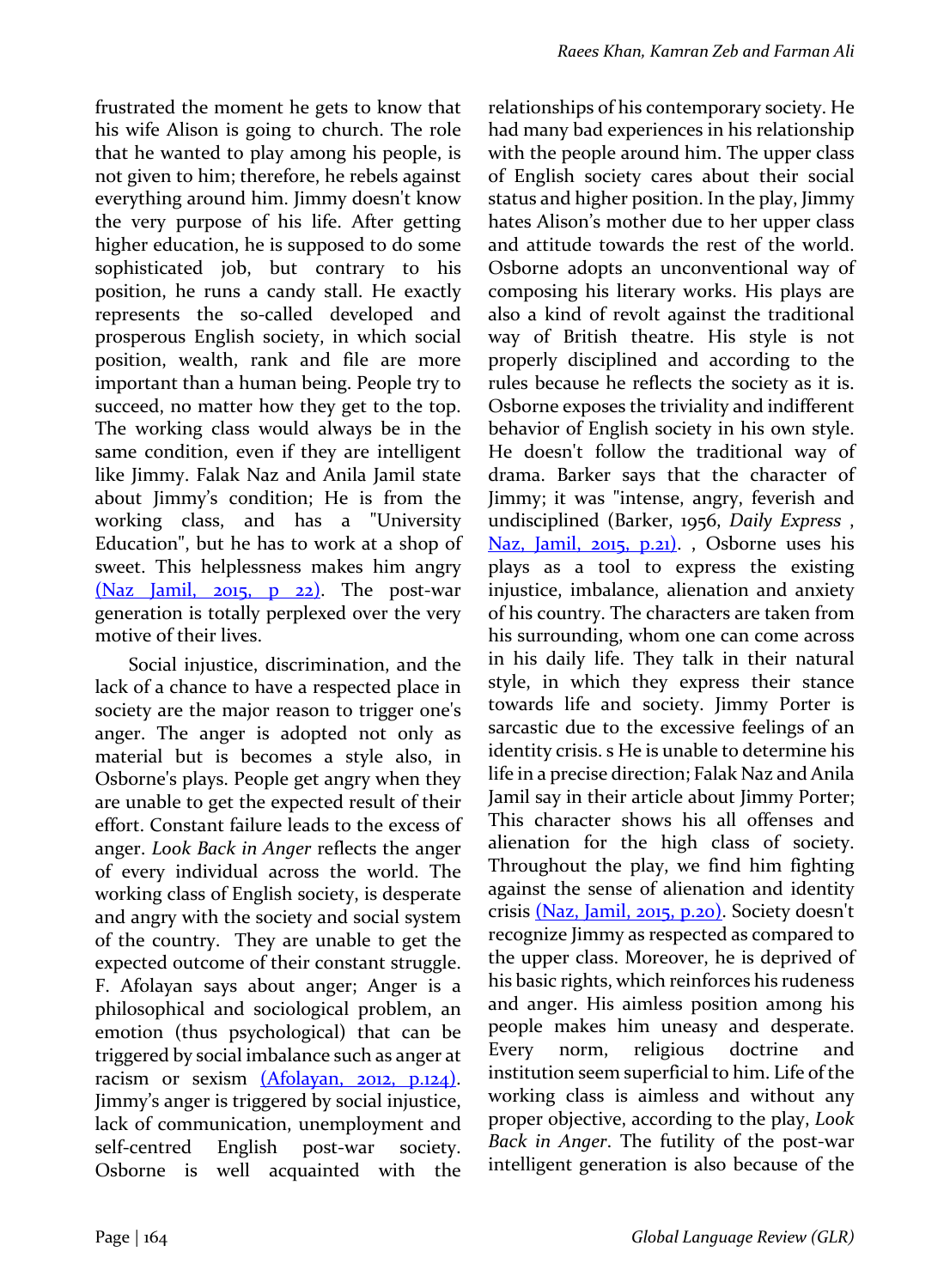Social Injustice causes Frustration in a postmodern era in the Context of John Osborn's play, Look Back *in Anger*

major contribution that they are deprived of. The intelligent and educated men are not placed on such positions where they can play their role for the betterment of the nation. They are frustrated and alienated because of the rotten political and religious systems. Decisions based on merit are rare; those who are capable of changing the system are deprived of decision-making power. Inas A. Hassan and Cairns state their standpoint in this regard; Indeed, this prevailing futility is undeniable because those 'alienated' intellectuals were neither economically oppressed nor exploited; rather, they experienced a frustration born of a lack of challenge, recognition, and honor (Cairns  $203$ , Hassan,  $2003$ ,  $p.32$ ). The highly privileged people of English society are not basically able to make sure equality, social justice and national integration in the country. Jimmy Porter could have contributed a lot, since he is an intelligent and educated person, but he lives just like an idler, he runs a candy stall for a living, which doesn't suit his personality and background. A lack of proper direction and objective drags Jimmy towards a mental disorder. He feels inferior to the upper class though he is a highly educated young man of English society, this kind of inferiority complex leads the working class to frustration and detachment from the rest of the society. the split between people and families in post-war English society is due to those people who foster classes among the countrymen. Osborne lashes over the evil of social injustice in his society, and he exposes the shortcomings of his society through his literary contributions with the intention of the betterment of his country. In order to reflect his contemporary society exactly, he uses an unconventional style. He discarded the traditional style of the drama of middleclass characters. The characters in his plays speak exactly according to their placement. Even the traditional realistic plays are no more interesting for the post-war audience.

They want to see the characters close to them in their everyday life; Raymond Williams says about Osborne's style; it is the beginning of a revolt against orthodox middle-class drama" because he is of the view that "what passes for realistic drama is in fact telling lies (Williams, 27 Theatrical and Unreal, Tecimer, 2005 p.4). Osborne's other contemporary playwrights also mirror the same predicament of postwar society. Emine Tecimer asserts in this regard; Alongside John Osborne, Arnold Wesker, Harold Pinter, and John Arden were given as the key figures of the 'angry young men.' In spite of that, Osborne resisted allegiance to any group including the angry young men movement (Tecimer, 2005, p.6). John Osborne doesn't join any movement, including Angry young men' yet the term is quite appropriate for his dramas. He is unable to decide, what to do with his life, and where to turn for his ultimate goal. Osborne's uses a bold and blunt way of expression through his characters, which is unconventional and unique in English drama. before Osborne, there are many playwrights who compose plays with a common man as a hero, but what makes Osborne different is that he explores the working class of English society. Tennesse Williams' *A Street Car Named Desire* (1947) is a praiseworthy contribution in this respect, but it isn't about English people.

### **Research Methodology**

The study is qualitative in nature; the work of John Osborne, *Look Back in Anger*, is opted through sampling technique, which is purposive in nature. Secondly, after the selection of the research study, the researcher included relevant secondary sources, such as research articles, newspapers, books, dissertations and other print and electronic media. The framework for the current study is the theory presented by Thomas W Simon in his book Democracy *and Social Injustice: Law, Politics, and Philosophy* (1995). To achieve the targeted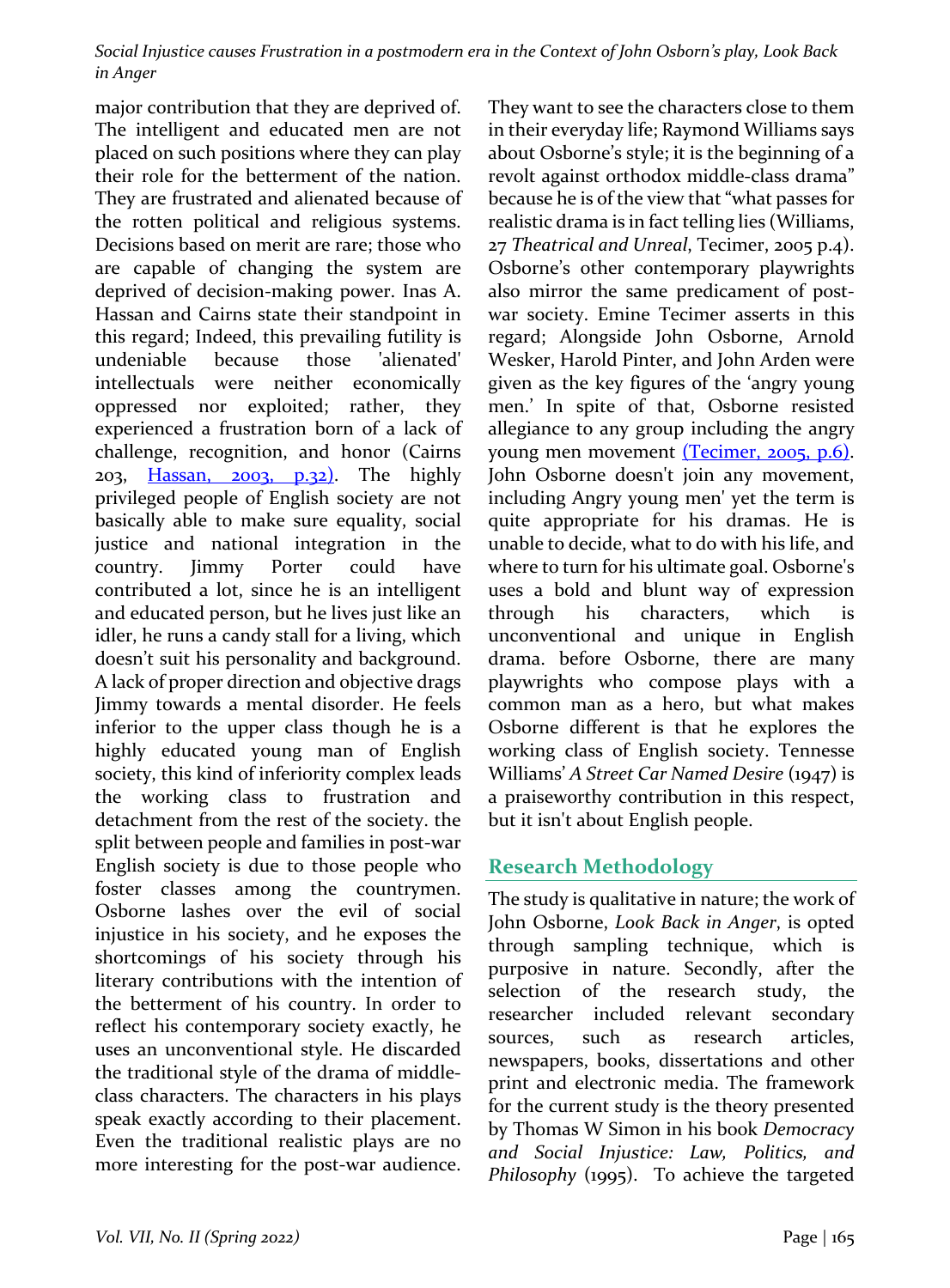objective, the researcher studied the play in detail and examined various aspects of the play to unfold the elements of social injustice. The researcher emphasized the elements of social injustice in Osborne's writings, specifically in his play, *Look Back in Anger*. Unlike many other theorists and writers, Simon precisely explained all of the groups created in society; people get frustrated and angry with society when they are placed in a group with a negative identity (Democracy and social *injustice*, 1995). The researcher aimed to examine these elements in *Look Back in Anger.* 

## **Analysis**

Osborne uses everyday language with its natural bluntness, which is something new in English theatre. When the play, *Look Back in* Anger is premiered for the first time, many critics immediately recognized it as a revolt against the English establishment. The term Angry young men was coined by a Royal Court publicist, and it became a movement of the dramatists who have the themes of anger. frustration, alienation and disillusionment common in their plays. Anger and frustration can be explored in the very discussion of Jimmy Porter and Alison when Jimmy says, "If you could have a child, and it would die...if only I could watch you face that (Look Back *in* Anger, 37)". Almost all of the protagonists in Osborne's writings are a misfit in the existing norms of society. his heroes are common people of his society, who possess all the traits and lapses of a common man, and a common educated English man are angry; therefore, his play, *Look Back in Anger* is highly fascinated for the postmodern English audience. He is an antihero in his approach because a traditional hero may not reflect his contemporary society. Right from the beginning of the play, Osborne sketches the one room flat of Jimmy, which is in shabby condition; here is the setting of the play; a one-room flat in a large Midland Town... a large attic room... the furniture kept in the room is simple, and old. Up  $R$  is a double bed, ... a shelf for books. Down R. Below the bed is a heavy chest of drawers, covered completely with books, neckties and odds and ends... quite small wardrobe.... two deep old leather armchairs (*Look Back in Anger*, .9). The furniture in the room is not in a good condition, which echoes the deplorable life of the working class of English society. Jimmy Porter represents his countrymen who desperately search for love, compassion, sympathy, equality and humanity. Jimmy's failure, despite his constant struggle to find his mind matching people, makes him more and more aggressive and bewildered. Jimmy expresses his uneasiness towards the social norms of society which causes a vacuum and striking gap in the people of his society. "One day, when I'm no longer spending my days running a sweet-stall, I may write a book about us all. ...It'll be recollected in fire, and blood. My blood (*Look Back in Anger*, 54)."

# **Discussion**

It can be asserted in the light of the above research study that John Osborne's play, Look Back in Anger, deals with the uneasiness of postmodern society. Being an English man, Osborn is quite aware of the lapses of his people. He echoes English society with all its traits and shortcoming. The capitalistic approach of the statesmen in England prevail in frustration and despair among the working class. *Look Back in Anger* precisely mirrors the issue of discrimination in English society. The constant negligence of the state makes the vacuum between the upper and working class more and more dominating. The setting of the play indicates the dilapidated condition of the working class in English society. Emini Tecimer says; It is obvious that Osborne makes use of a realist and naturalist setting in his drama, *Looks Back in* Anger to reinforce his standpoint which is to present the living circumstances of the postwar generation, especially the younger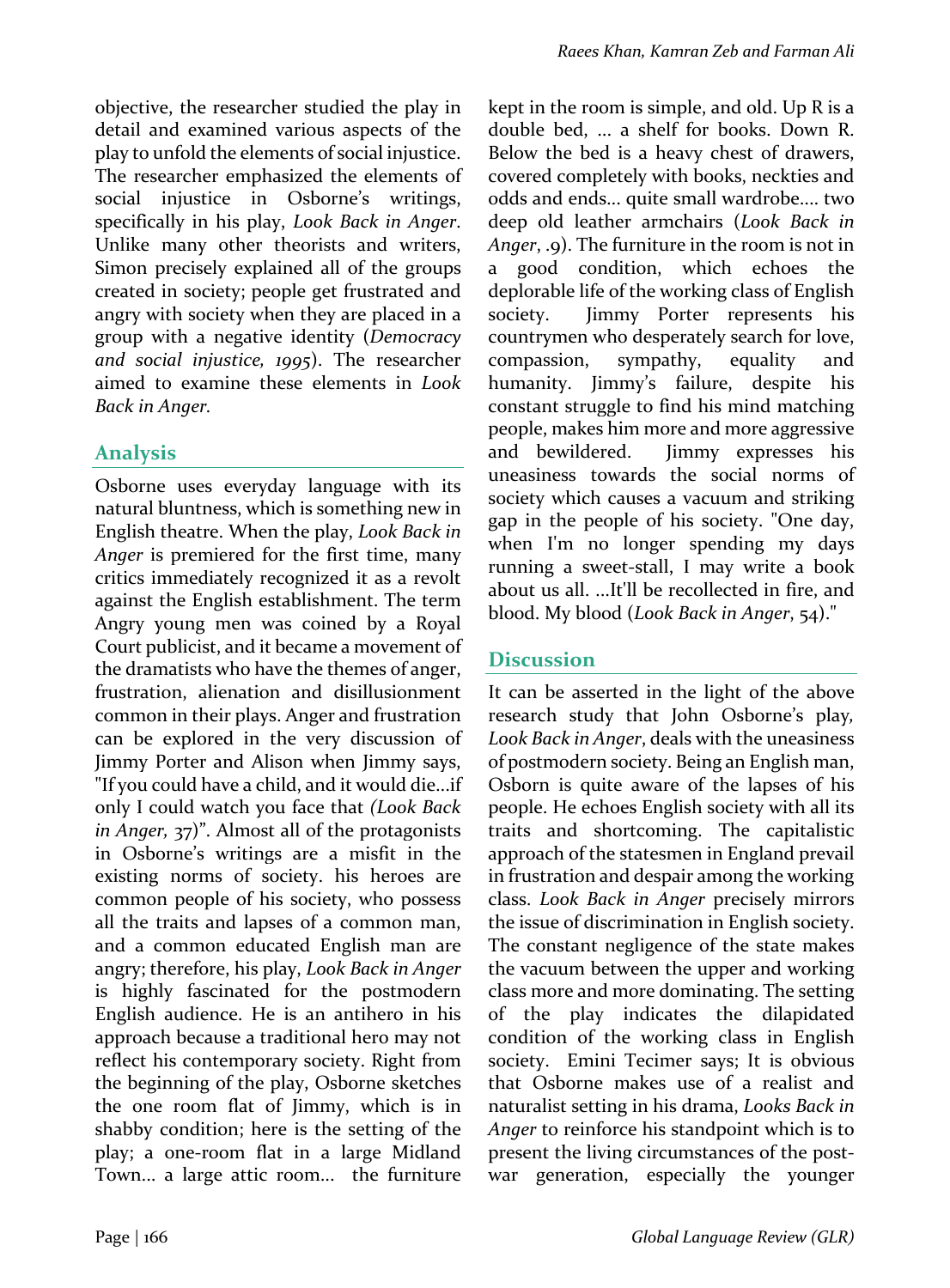Social Injustice causes Frustration in a postmodern era in the Context of John Osborn's play, Look Back *in Anger*

generation of working and lower-middle class origins  $(Tecimer, 2005, p.5)$ . After the success of *Look Back in Anger*, English theatre encourages other young playwrights to contribute in the themes which are mostly taken from their contemporary society. Tecimer states in this regard; after the success of the play, theatre companies began to provide platforms for a succession of new playwrights such as Shelagh Delaney, John Arden, Arnold Wesker, Harold Pinter, and John Mortimer (Tecimer, 2005, p.5). Interestingly, all of these playwrights belong to the working class origin; therefore they are well-aware of the issues of their people. In their dramas, they present a real picture of the lower class of their society. Unemployment has always been a hindrance in the progress of working class. If an intelligent young man like Jimmy Porter, is unable to place himself on a right position, he would follow a wrong direction because his talent is neglected by society. Only social justice can make sure the unity, equality, love and respect for each other in any society, in the play, Jimmy is angry with the condition of his life, and he considers the upper class of his society responsible for the unbearable circumstances of the working class. John Osborne is quite successful in depicting a precise picture of his country. Without any kind of fabrication, he exposes the triviality of English society in his plays. The working class suffers from an identity crisis because they are not given the importance which they deserve. Jimmy is perplexed over his being a part of English society. He is lost, and unable to make his way towards a clear destination. 20<sup>th</sup> century witnessed drastic changes in every walk of life. Religious, cultural, economic and social perspectives of life, take a new turn after World War II. Playwrights of

the time collected all of these changes in their literary contribution in order to expose the harsh reality under the pretext of development of science and technology.

Science brings destructions along with comforts and progress of human being. Arnold Wesker (1932-2016) and Harold Pinter (1930-2008) are Osborne's contemporary dramatists. They are also known for depicting the shabby condition of the working class of English society in their dramas. Ms Shradhanjali and Ms Parveen Saiwal states regarding modern changes; social, political, and various other changes after the world war brought uncertainty, temper, and frustration in youth. Twentieth century writers collected all the points together and created a unified picture of Britain in their plays (Shradanjali, Saiwal, 2017. P.1262). Arnold Wesker's Chicken soup with Barley and Harold Pinter's The Birthday Party are also noteworthy in the context of modern realism. Wesker and Pinter deal with the social injustice and insecurity of a common man. Common people live purposeless life in a capitalist society. They are uncertain about their future because the upper class doesn't consider their genuine problems. Despite their pivotal role in society, the working class isn't given importance by the statesmen which lead them to inferiority complex, frustration and disillusionment. All of Osborne's plays is an account of his contemporary society, but *Look Back in Anger* is a unique social document of post-modern English society. the play touches upon every aspect of English society. The elements of social injustice, frustration, anger, anxiety, uncertainty, and disillusionment are painstakingly depicted by Osborne in *Look Back in Anger.*